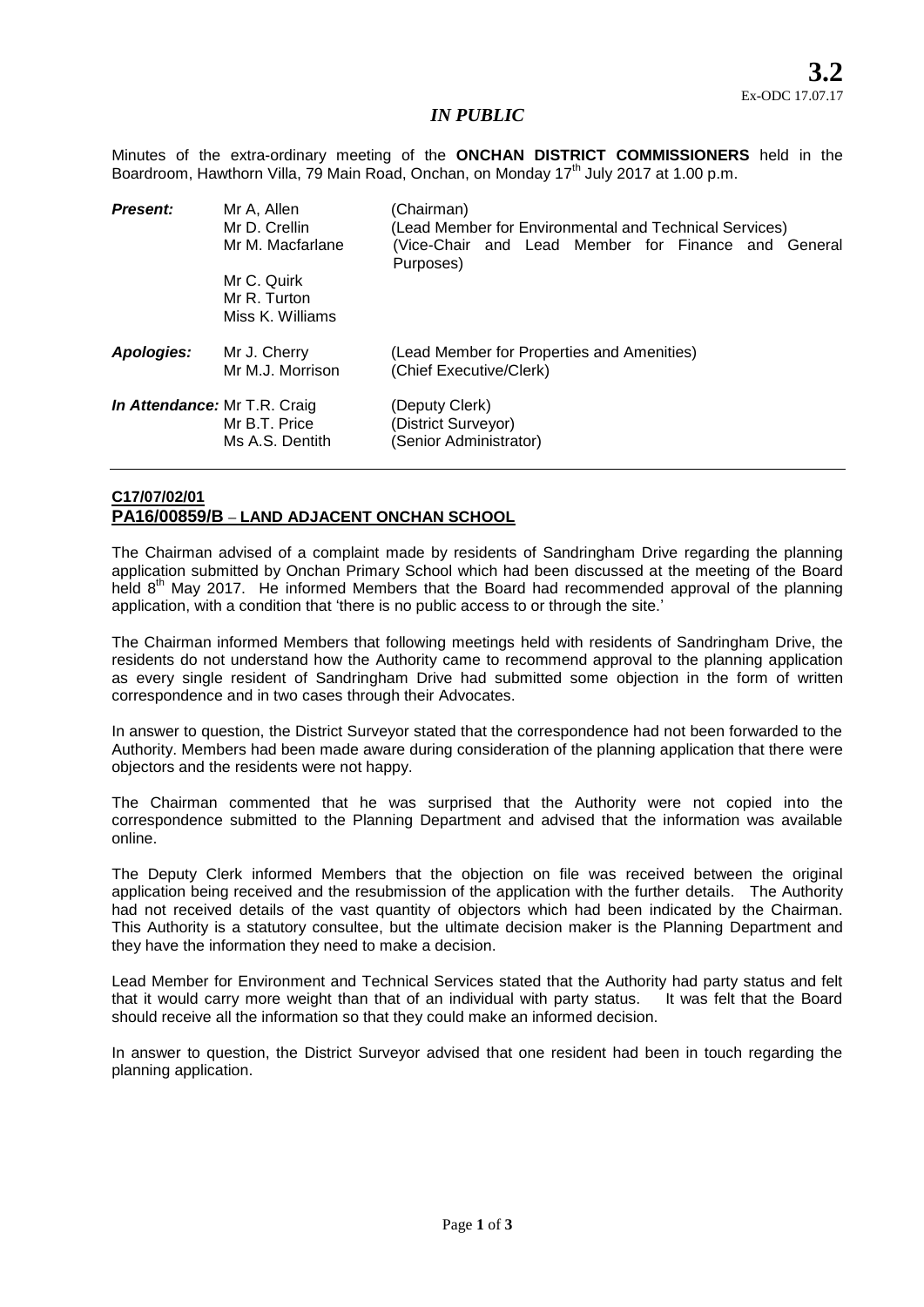## *IN PUBLIC*

The Lead Member for Environment and Technical Services felt it was unacceptable that no letters of objection were circulated and felt the application should be reconsidered. The strength of feeling should have been conveyed to the Board.

The Deputy Clerk advised Members that if objections were not copied to the Authority and were a matter of public record with the Planning Committee then that was not the Officer's responsibility.

Discussion ensued with regard to the style of fencing and proposed access detailed within the planning application.

The Chairman commented that the residents of Sandringham Drive were meeting with Planners later that day.

In answer to question, the Chairman stated that the objections from the residents were:-

- As the land is adjacent to residential property the proposed fencing should be in keeping with the surrounding area;
- There should be no access from Sandringham Drive on to the plot of land;
- There is limited access on Sandringham Drive and would it be possible to have access from School Road where there is already an entrance.
- That access should only be from School Road area during clearance of the land.
- Why would you need dual access when there is already access on School Road.

A Member stated that the condition submitted to the Planning Committee states that there should be no public access to or through the site.

#### **C17/07/02/02 SUSPENSION OF STANDING ORDERS**

**It was proposed by Mr Crellin, seconded by Mr Quirk, and it was RESOLVED to suspend Standing Orders to allow reconsideration of PA16/00859/B – Land adjacent Onchan School and the Commissioners' original decision in view of further information that had been received.**

*For: Messrs Allen, Crellin, Quirk, Macfarlane Against: Miss Williams and Mr Turton* 

#### **C17/07/02/03 PA16/00859/B – LAND ADJACENT ONCHAN SCHOOL continued**

It was proposed by Mr Crellin, seconded by Mr Quirk, and **RESOLVED that PA16/00859/B – Land adjacent Onchan School be recommend for refusal on the grounds that the:** 

- **Visual appearance of the perimeter fencing is not in keeping with the streetscape; and**
- **Access from Sandringham Drive is considered inappropriate.**

Members requested that the letter state that Onchan District Commissioners had no objections to the use of the land by the school, just the detail within the planning application.

*For: Messrs Quirk, Macfarlane, Crellin and Allen Against: Miss Williams and Mr Turton.* 

*Officers were requested to leave the meeting. 1.45 p.m.*